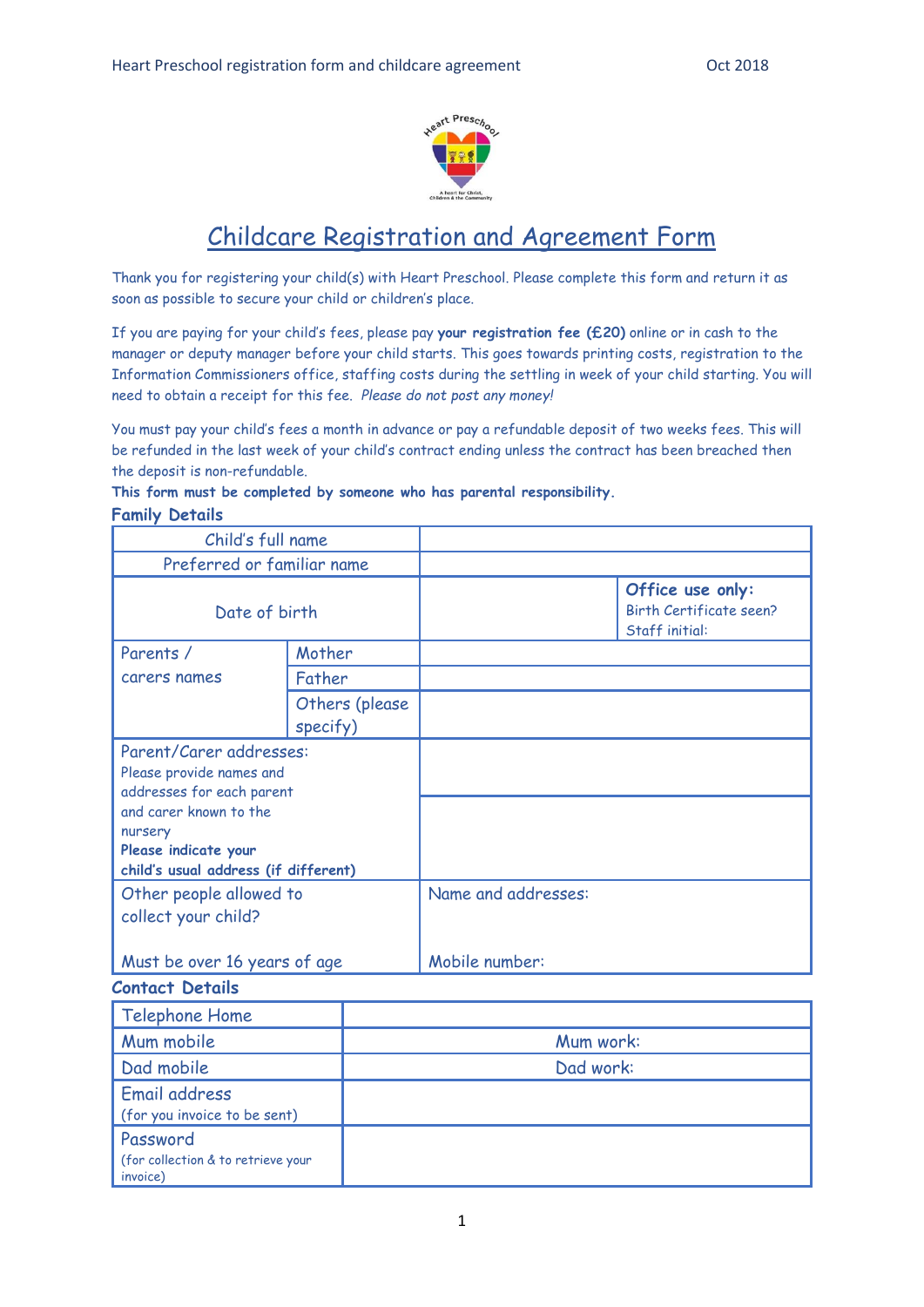### **Legal Responsibility and Contact Details**

| Who has Parental                                 | Name: |
|--------------------------------------------------|-------|
| Responsibility for your                          |       |
| child? E.g. the parent/carer who is your child's |       |
| main care $r(s)$                                 |       |
| Who has Legal Contact                            | Name: |
| with your child? E.g. a parent who lives at a    |       |
| different address                                |       |

### **Daytime Emergency Contact Details**

| Mother                             |                 |  |  |
|------------------------------------|-----------------|--|--|
| Name:                              | Contact number: |  |  |
| Father                             |                 |  |  |
| Name:<br>Contact number:           |                 |  |  |
| 1st alternative contact (required) |                 |  |  |
| Contact number:<br>Name:           |                 |  |  |
| Relationship to the child:         |                 |  |  |
| 2nd alternative contact (required) |                 |  |  |
| Name:                              | Contact number: |  |  |
| Relationship to the child:         |                 |  |  |

### **Health Information**

| Doctor's name, address and telephone no:                                                 |
|------------------------------------------------------------------------------------------|
| Health Visitors Name and telephone no:                                                   |
| Does your child have any special health requirements?                                    |
| Any known allergies? (e.g. food, animals, plasters, medication, etc)                     |
| Does your child have any special dietary requirements, preferences or food<br>allergies? |
| Are all childhood vaccinations up to date?                                               |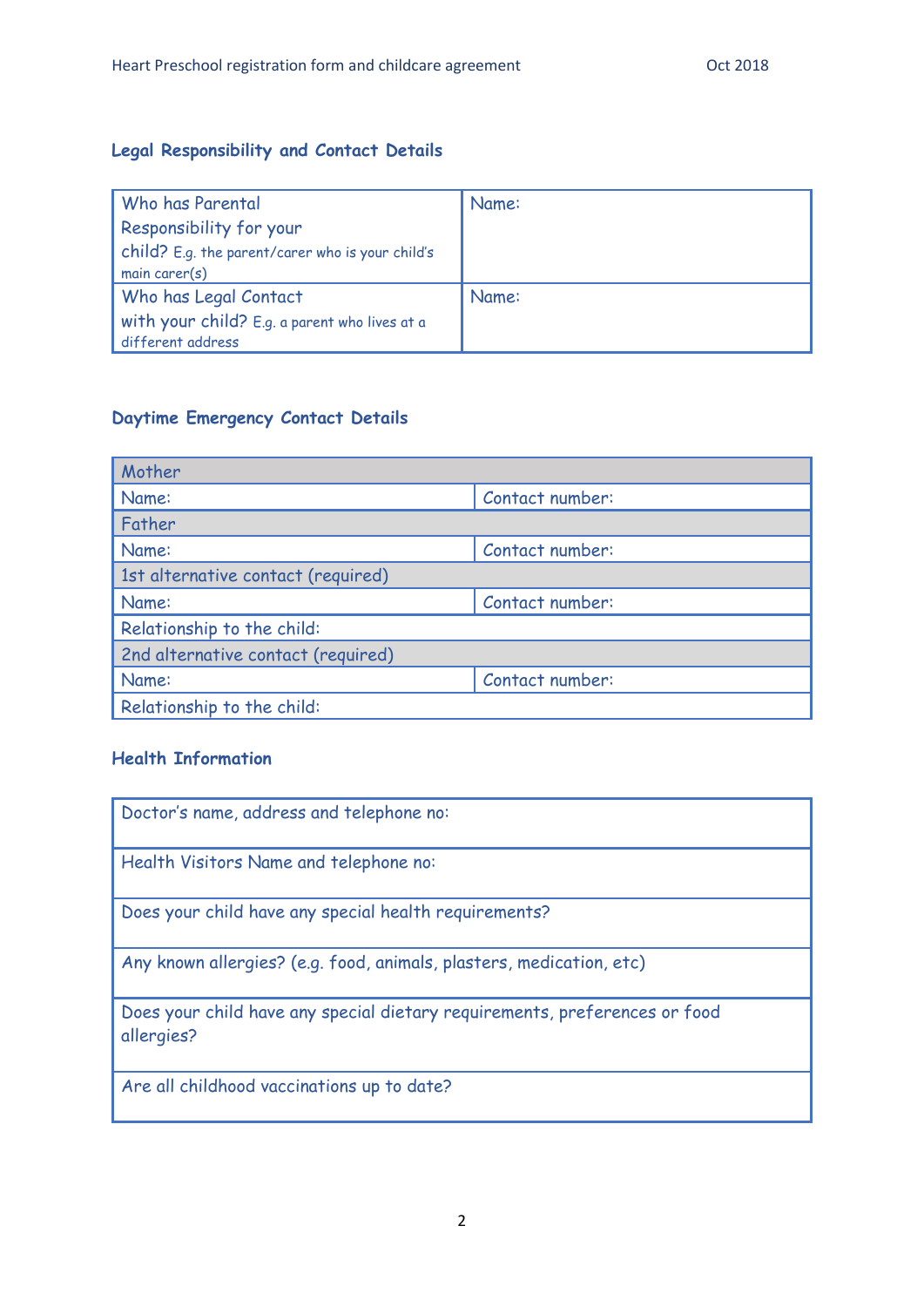### **Other Information:**

Other languages at home:

Ethnic Origins

Festivals celebrated at home:

Details of any other setting or childcare attended:

Details of any other agencies or professionals working with your child and their role:

Any other details or information it may be useful for us to know? E.g. What your child likes, what their fears may be, any special words they use, what comforters they may need and when.

### **Consent Information**

| Please sign that you are willing to give                              | Signatures: |
|-----------------------------------------------------------------------|-------------|
| your consent for                                                      |             |
| Outings (Such as the local park)                                      |             |
|                                                                       |             |
| Holding personal information (paper and                               |             |
| Computer based and on the Famly App)                                  |             |
| Sharing information with other                                        |             |
| professionals, e.g. Health Visitor or                                 |             |
| Speech therapist                                                      |             |
| Photography to be used in-house only,                                 |             |
| e.g. photo observations for child's folder                            |             |
| Photography to be used in Preschool (e.g. display boards)             |             |
| publicity material, including on the                                  |             |
| internet (children's names will NOT be                                |             |
| used on any website or in any publicity)                              |             |
| First aid and emergency medical                                       |             |
| treatment, including the administration of Calpol should your child's |             |
| temperature                                                           |             |
| rise suddenly above 38°C                                              |             |
| Use of child's own provided sun cream or                              |             |
| a named brand supplied by the Preschool                               |             |
| Use of plasters                                                       |             |
|                                                                       |             |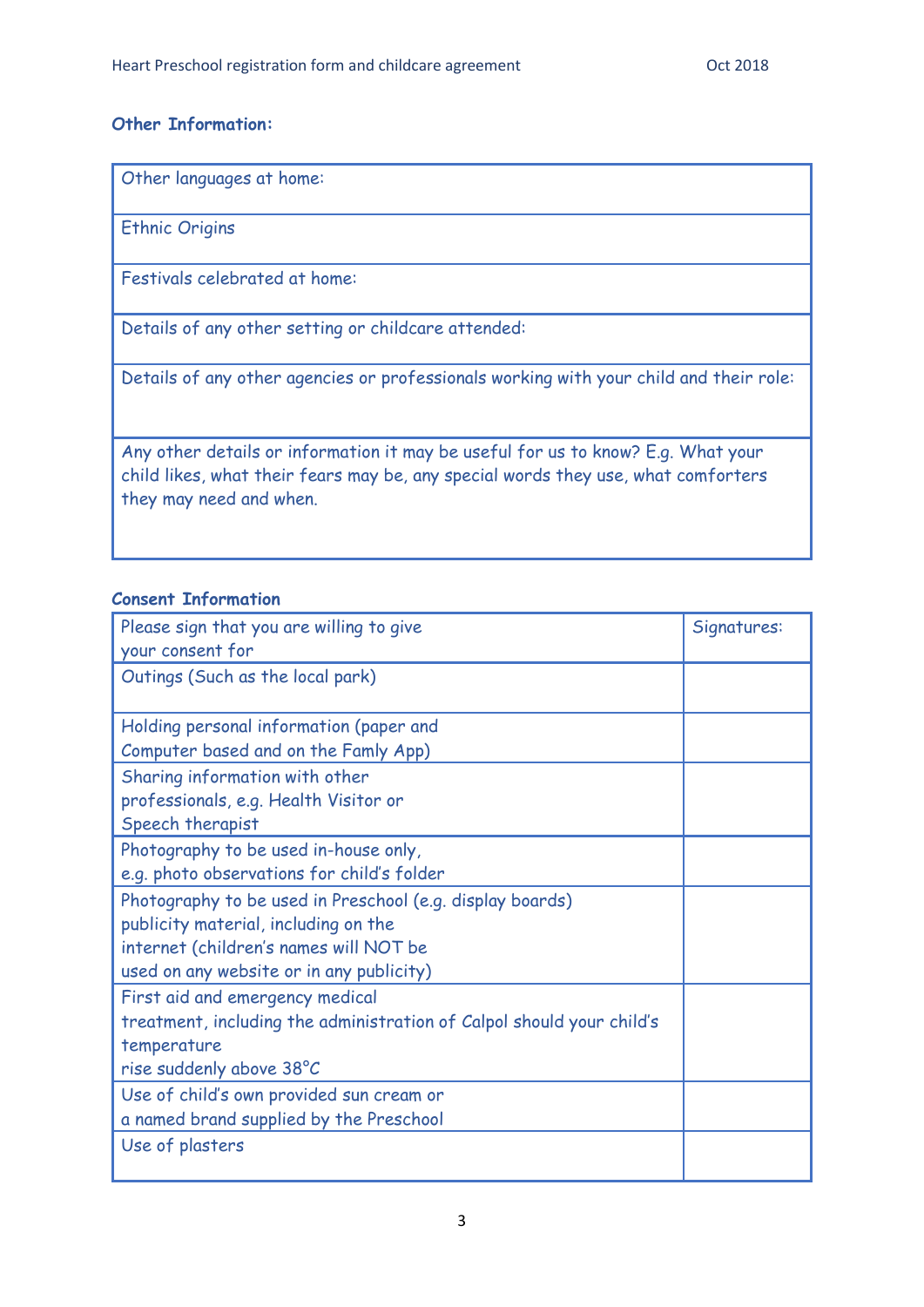#### **Safeguarding Children:**

At Heart Preschool the safety and well-being of our children is paramount and we have and implement a number of policies, and procedures, to safeguard children. We also have staff that are designated to take lead responsibility for safeguarding children in our Preschool. The lead practitioner is responsible for liaison with local statutory children's services agencies and must attend child protection training that enables them to identify, understand and respond appropriately to signs of possible abuse and neglect.

Please be aware that, as an Early Years provider, if we have any concerns about a child's safety or welfare, we have a legal obligation to notify the necessary agencies without delay. This includes the Nottingham City Safeguarding Board and Children and Families Direct and, in emergencies, the police.

Please print and sign below to accept the above conditions and those set out in Heart Preschool policies and Procedures:

| Name of parent/carer:      |  |
|----------------------------|--|
| Signature of parent/carer: |  |
| Date:                      |  |

### **Important**

We ask that you keep us informed of any changes to your details. Periodically we may ask you to confirm your details for our records.

### **Childcare Requirements**

Please tick the sessions you would like below

| Days      | Morning<br>session | Lunch Club<br>service | Afternoon<br>session | Afterschool<br>Club |
|-----------|--------------------|-----------------------|----------------------|---------------------|
|           | $9.15 - 12.15$     | 12.15-12.45           | $12.45 - 3.45$       | 3.45-5.30           |
| Monday    |                    |                       |                      |                     |
| Tuesday   |                    |                       |                      |                     |
| Wednesday |                    |                       |                      |                     |
| Thursday  |                    |                       |                      | 3.45-4pm            |
| Friday    |                    |                       |                      | 3.45-4pm            |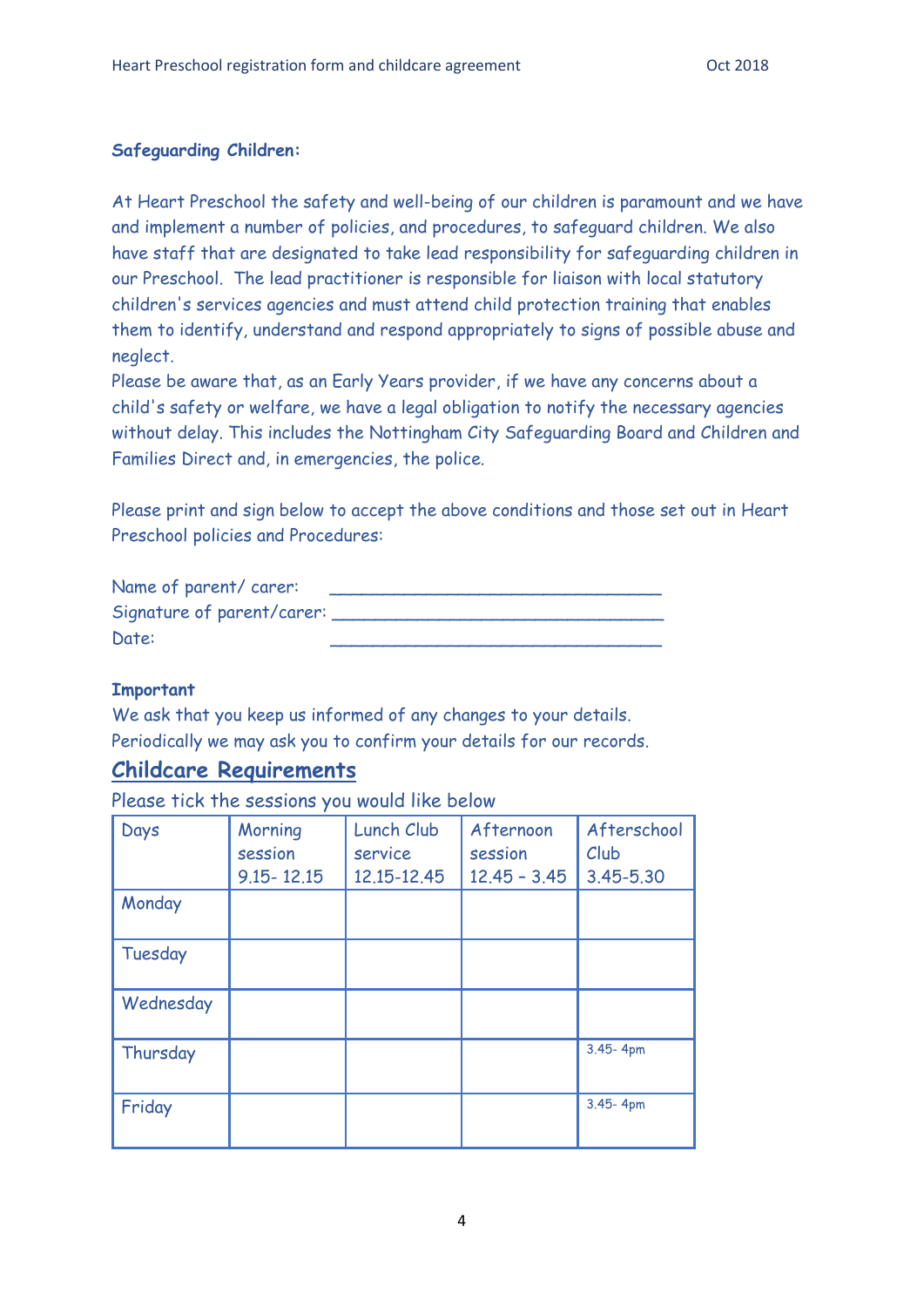How did you hear about Heart Preschool? Please tick as appropriate:

- o Magazine
- o Word of mouth
- o Children's Info Service
- o Local event
- Flyer
- Website
- o Sign outside
- $O$ ther

Did you look at any other Childcare providers? Y / N Why did you choose Heart Preschool?................................................

### **Heart Preschool C.I.C Terms and Conditions**

#### **Admission**

A completed Childcare Agreement Form and Registration fee and deposit is required to secure your child's place. (only form for funded children) Registration Fee and Deposit The registration fee of £20 goes towards administration. A months childcare fees must be paid a month in hand on and not after the first day of when your child is due to start. You must also give the Manager a minimum period of one months' notice.

#### **Fees and Invoices**

Childcare accounts are payable monthly, in advance for a calendar month of childcare. Accounts are payable by direct debit or cash made payable to "Heart Preschool C.I.C". We also accept childcare vouchers. Invoices will be issued in the week preceding the start of the month and will be due for payment on the 1st of the month. Unless there is a prior arrangement, a charge of £20 will be made for fees outstanding after 5th of the month. Any parent or carer whose fees remain unpaid after 5<sup>th</sup> of the month, without prior agreement of the Nursery Manager, risks their child's place at the Preschool being withdrawn. Any payments that are cancelled or returned from the bank will incur a £25 administration charge, and the parent/carer will be asked to pay by credit/debit card in future. A sibling discount is applied to the costs for the eldest child for the jointly attended sessions. All

discounts are applied to core childcare provision only and do not

apply to nursery lunches or other services. Unless we are in breach of these terms and conditions all booked sessions must be paid for regardless of child's attendance. No refunds are given for sessions missed due to sickness or holidays or unavoidable Preschool closure. Be aware that the number of days childcare provided each month may vary. Bank holidays and staff training days will not be charged for. If you expect to be late collecting your child please notify the Preschool as soon as possible. Un-notified late collection will be charged at a rate of £5.00 per every 15 minutes to cover emergency staffing and other arrangements. In case of default on payment the Preschool

reserves the right to

apply a £50 administration fee for preparation of court papers

The Preschool is not responsible for collection of fees from any

third parties except in the case of statutory nursery education

funding allowance. The Preschool will give parents and carers two

months' notice of increase of fees which will normally be reviewed in April.

#### **Opening times**

Heart Preschool sessions run from 09:15 to 12.15 and 12.45 to 15:45. If you need afterschool hours, please specify this on the childcare requirements table on the previous pages. Heart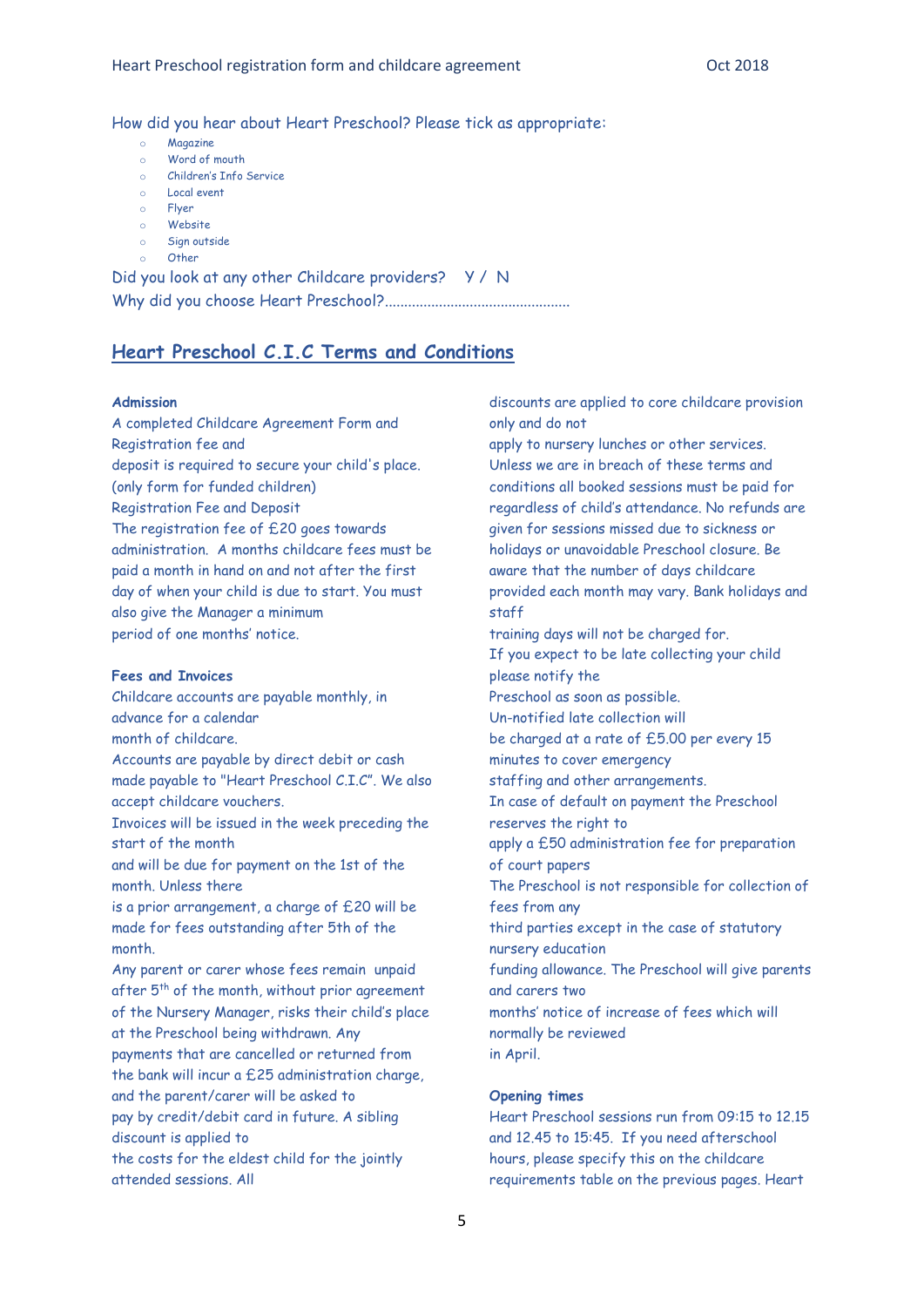Preschool is a *term time only setting* and is closed on bank holidays and occasional inset days. (No more than 2 in an academic year). The church may have to hold a funeral in the church hall, so we have made contingency plans if this is to happen.

Termination, cancellation and change of sessions requires one month notice. This required by either party for any change of sessions or termination of agreement. If parents, choose to leave

prior to the end of their notice, fees are nonrefundable. The

minimum period for any permanent change of sessions is one

month. If the notified start date is changed by the parent, we

reserve the right to charge from the original start date notified on

the Agreement form.

Heart Preschool reserves the right to terminate the Agreement with

immediate effect in case of non-payment of fees, or if a parent,

carer or child displays abusive, threatening or otherwise

inappropriate behaviour, or for any other reasonable cause.

Intimidation or abuse of our staff will not be tolerated and may

result in immediate termination. In all other cases the standard

notice period of one month will apply.

#### **Insurance**

The Preschool has extensive insurance cover for nursery based activities and outings. Details of the insurance may be requested from the nursery manager. The Certificate is displayed in the Foyer. Personal property and belongings The Preschool cannot be held responsible for any loss or damage to any parent's, carer's or child's property or belongings. Every reasonable effort will be made by the Preschool staff to ensure that property or belongings of any parent, carer or child is not damaged. Please ensure your child's clothing is clearly labelled

and we suggest that all toys, books and equipment are left at home.

#### **Liability**

Heart Preschool accepts no liability for any losses suffered by parents arising directly or indirectly, as a result of the Preschool being temporarily closed or the non-admittance of your child to the Preschool for any reason. We accept no responsibility for children whilst in their parent's care on Preschool premises. We will not be liable to parents and/or children for any economic loss of any kind, for damage to the child's or parent's property, for any loss resulting from a claim made by any third party or for any special, indirect or consequential loss or damage of any kind.

#### **Accidents and illness**

Heart Preschool reserves the right to administer first aid and any

emergency treatment as required. Parents will be informed of all

accidents and will be asked to sign an Accident record form. If

emergency treatment at hospital is required the staff at Heart Preschool will make all reasonable attempts to contact the parents but if this is not

possible we are authorised to act on behalf of the parents and

authorise any necessary emergency treatment. We will administer prescribed medicines only if parents have completed a Medicine Consent form.

We may require parents to withdraw their child from nursery in the

event that they require special medical care or attention which is

not available or refused by the parent, or it is considered that the

child is not well enough to attend. We may also ask parents to withdraw their child from the nursery if we have

reasonable cause to believe that the child is suffering from or has

suffered from any communicable disease or infection and there